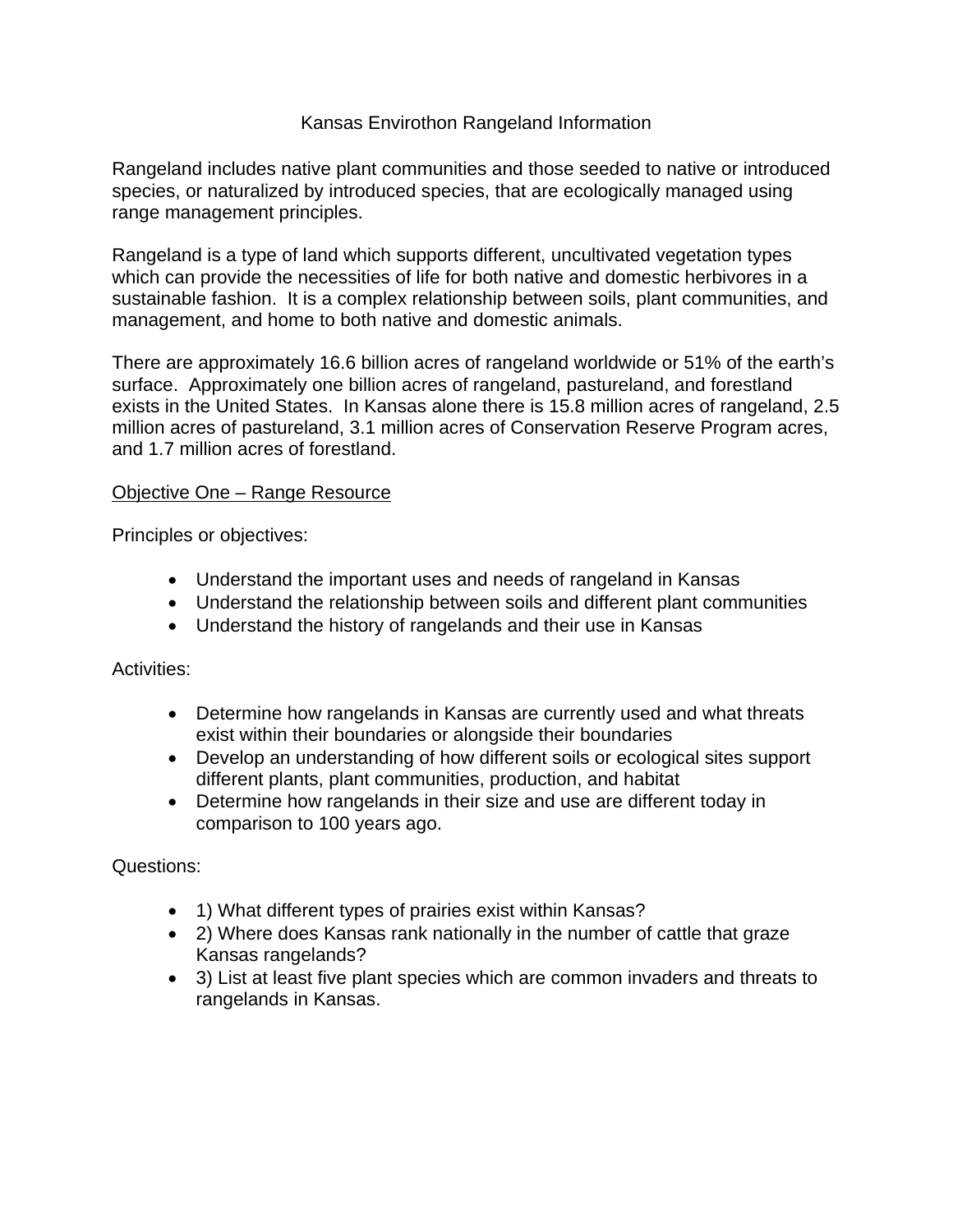Reference Material:

- Natural Resources Conservation Service (NRCS) at your local USDA Service **Center**
- National Range and Pasture Handbook, NRCS, Revision 1, 2003
- Kansas Vegetation Map, Kansas Applied Remote Sensing Program. 2002. Kansas Vegetation Map, Lawrence, Kansas, Kansas Biological Survey, University of Kansas

# Objective Two – Range Plants

Principles or objectives:

- Understand the classification, description, and distribution of Kansas plants
- Understand plant morphology
- Understand the value of native plants in Kansas as it relates to feed sources, habitat, and conservation of resources
- Understanding and recognizing poisonous plants
- Identification of native rangeland plants

Activities:

- Discover how native plants are classified, grouped, and named
- Discover how plants grow and reproduce. Learn how different propagation abilities affect the success of plants abilities to reproduce under conditions such as grazing or drought
- Discover the suitability or value of plants for forage, erosion control, soil health, and habitat for domestic animals as well as wildlife

Questions:

- 1) In a rangeland community, which plant below would be considered an invader? Little Bluestem, Switchgrass, Tall Dropseed, or Tall Fescue
- 2) Indiangrass relies on its ability to produce seed annually to sustain its existence in a native grass plant community? True or False
- 3) Big Bluestem, Indiangrass, and Tall Fescue are all rhizomatous grass species. True or False

Reference Material:

- Natural Resources Conservation Service (NRCS) at your local USDA Service **Center**
- Great Plains Flora Association, 1986, Flora of the Great Plains, University Press of Kansas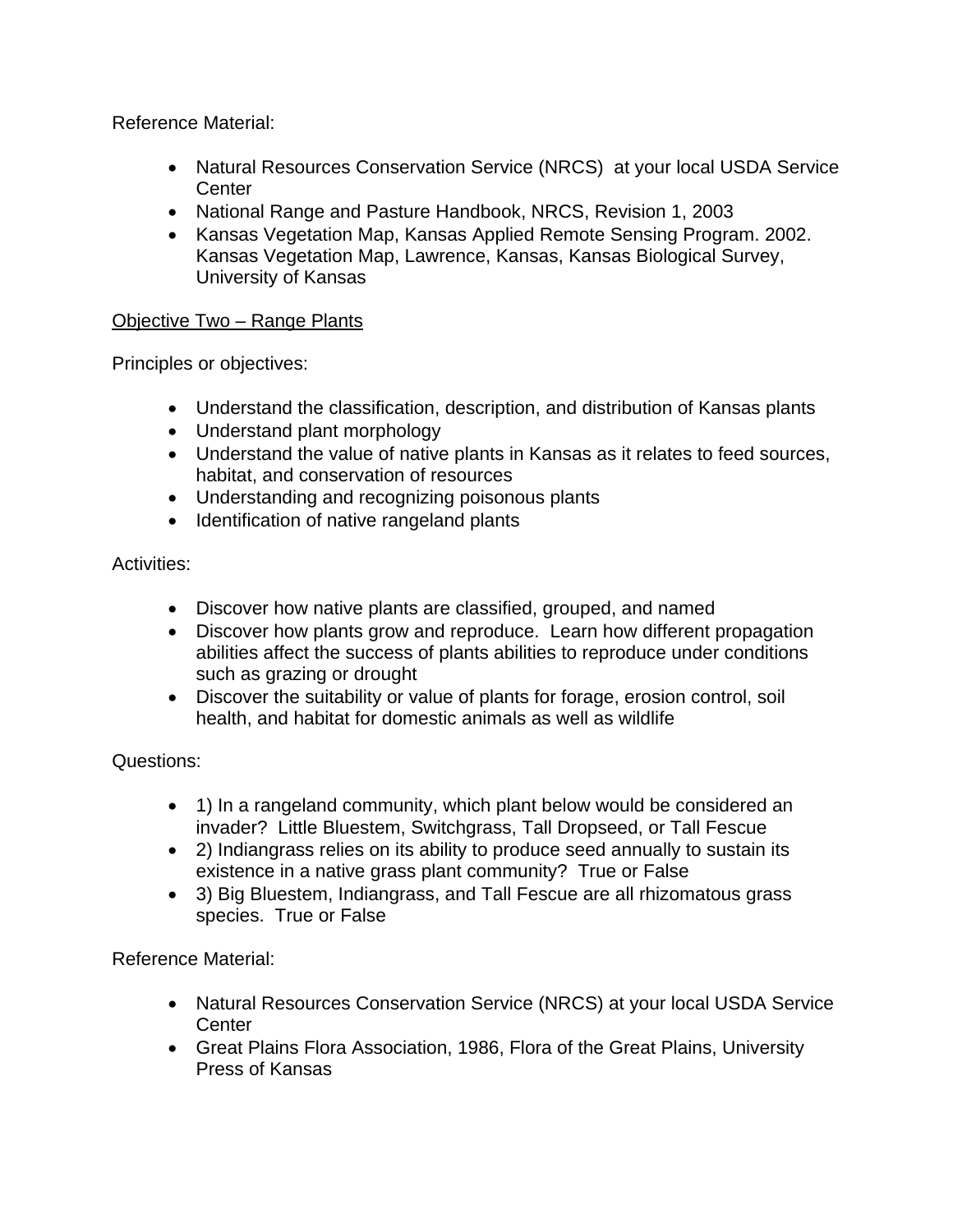- Robert A. Nicholson, 2006, Pasture and Range Plants, Second Edition, Fort Hays State University
- Society for Range Management, 1996, Wildland Plants: physiological ecology and developmental morphology. Society for Range Management, Denver, Co.

# Objective Three – Range Ecology

Principles or objectives:

- Plant succession, climax plant communities, state and transition models
- Role of livestock and wildlife in the ecosystem
- Rangeland hydrology, mineral cycle, and energy flow
- Role and effects of fire in the range ecosystem
- Ecological Sites
- Vegetation measurements, inventories, and monitoring

#### Activities:

- Discover and develop an understanding of biotic and abiotic components of rangeland ecosystems. Investigate the impacts of fire, positive and negative management impacts and how land managers or good stewards, must understand the interaction between both natural and manmade plant community drivers.
- Discover the responsibility of managers to know the types of plants which either exist or should exist in the plant communities they manage and how sampling or monitoring is necessary to guide decision making.

### Questions:

- 1) The fire triangle for prescribed fire on rangeland include what three elements from the following list: fuel, animals, slope, oxygen, and ignition source or heat
- 2) How does management impact the transition of plant communities from one state to another? Ex. Tallgrass/Midgrass dominant to Midgrass/Shortgrass dominant
- 3) How do changes in plant communities affect rangeland hydrology?
- 4) What is a monitoring tool which allows a producer to identify species composition on the land they manage?

### References:

 Society for Range Management. Assessment of Rangelands and the Trend of the United States. Denver, Co.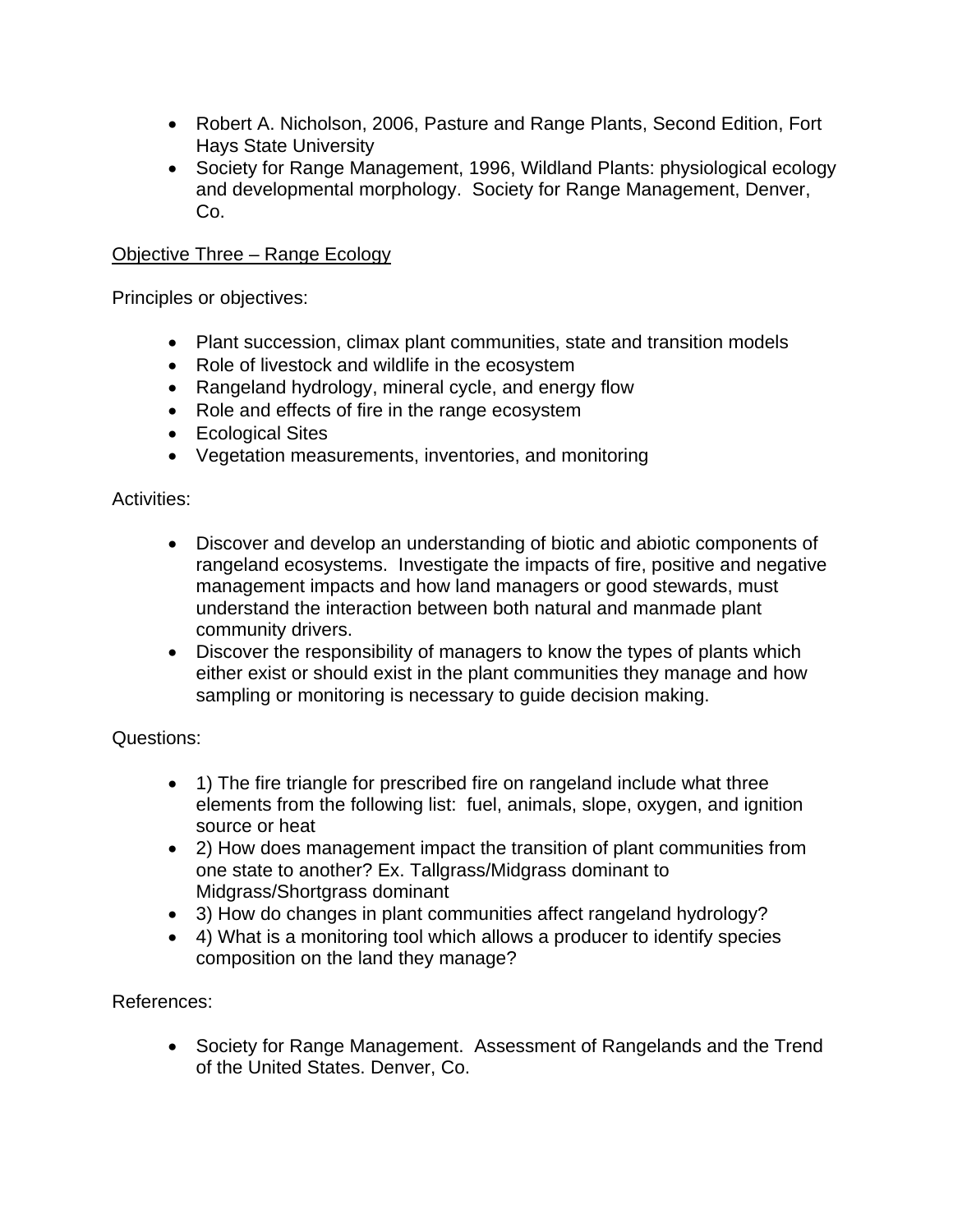Herrick, Jeffrey E., Van Zee, Justin W., Havstad, Kris M., Burkett, Laura M., and Whitford, Walter G., Monitoring Manual for Grassland, Shrubland and Savanna Ecosystems

Objective Four – Rangeland and the Livestock Industry

Principles or Objectives:

- Relationship of livestock and rangeland
- Grazing effect on plants
- Range Condition or Similarity Index
- Determining stocking rates
- Monitoring and making adjustments to management
- **•** Grazing Systems
- Livestock distribution
- Range Improvement practices

### Activities:

- Discover the relationship between grazers, grazing managers, and the vegetation being grazed
- Discover the benefits of using monitoring techniques such as rangeland health
- Research and discover the different types of grazing systems applied since the early years of domestic livestock grazing to the current types of grazing systems used or promoted
- Discover and develop your understanding of how livestock grazing can be detrimental and beneficial to the enhancement of wildlife habitat
- Discover why public grazing lands and their use are often times scrutinized or controversial

### Questions:

- 1) What parts of a plant especially grasses are first selected by grazing animals such as cattle?
- 2) Stocking rates are generally described in the following units for a given period of time (hours, days, months):
	- o Au/kg or Au/lb
	- o Aum/ha or Aum/ac
	- o Au/ha or Au/ac
	- o Kg/ha or lb/ac
- 3) What type of knowledge is necessary in order to design or create a grazing system which benefits specific wildlife?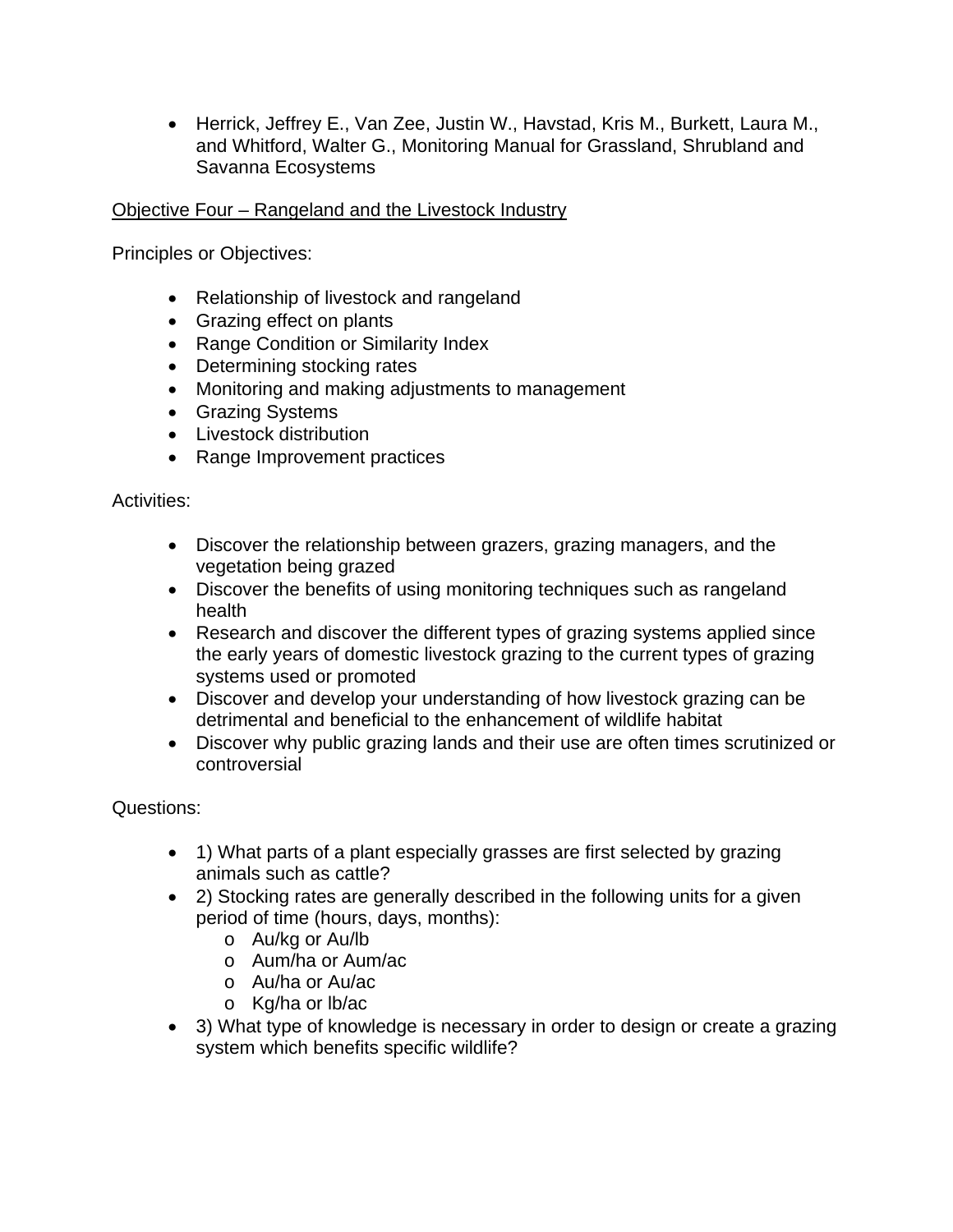References:

- Heitschmidt, R.K. and J.W. Stuth. 1991. Grazing Management: An Ecological Perspective, Timber Press, Portland, Or.
- Holechekl, J.L., R.D. Piper, and C.H. Herbel. 1995. Range Management Principles and Practices. Prentice Hall

## Objective 5 – Range and the Environment

Principles or objectives:

- Different species of animals which inhabit rangelands of Kansas
- Native rangelands serving as both food and habitat for animals
- Management styles benefitting wildlife, including improvements
- Wildlife/Livestock interactions
- Role of rangeland in environmental protection
- Effects of Human use

Activities:

- Develop a list of different uses native rangeland is used for in Kansas
- Discover how land manager decisions impact the perception of the public
- Discover what management techniques are used to improve or benefit livestock and wildlife species on rangeland

Questions:

- 1) What are the primary drivers which have historically maintained native rangelands in the state or condition they are today?
- 2) What ecological drivers are necessary to keep the Flint Hills of East Central Kansas a tall grass prairie?
- 3) Is fire a useful tool in maintaining rangeland areas of western Kansas?

Resources:

- Heitschmidt, R.K. and J.W. Stuth. 1991. Grazing Management: An Ecological Perspective. Timber Press, Portland, Or.
- Society for Range Management. Grazing Land Hydrology Issues: Perspectives for the 21<sup>st</sup> Century. Denver Colorado
- Society for Range Management. Coordinated Resource Management Guidelines. Denver, Colorado